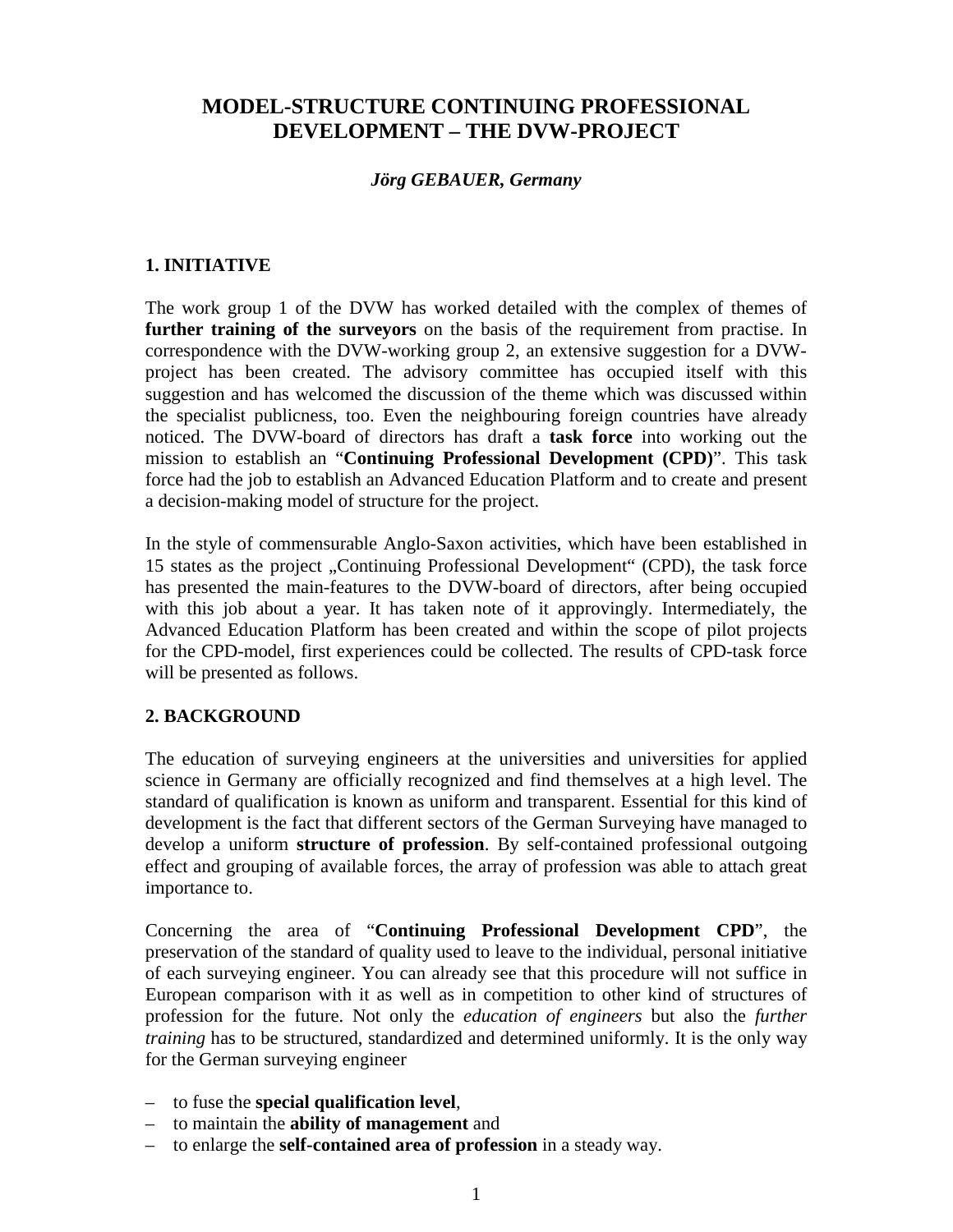Without a structured, standardized *Continuing Professional Development* (CPD), we run the risk of **losing** the functions of management and control. This would implicate a **professional meaninglessness**.

CPD should **not compete** to the education of the universities. It has to be prepared in another way. The education of the universities should not loose their worthiness and image. Both parts should be seen as two complemental components of the **professional quality fallback system** surveying engineer.

# **3. BASIC CONCEPT**

The CPD contains about

- **components of further training**, created by the developped, professional practise and
- **components of education**, created by the current teachings of the universities

The CPD and its **basic-elements**:

- a) Structured publication of the given, permanent offer of postgraduate professional training (**DVW-Advanced Education Platform**)
- b) Backup of the needed pallet of offers for courses (**CPD-offer-initiative**)
- c) Backup of the quality and level for the courses (**CPD-check**)
- d) Backup of the unified confirmations of participation (**CPD-certification**)
- e) Standardization of the verification of postgraduate professional training (**CPDproof-book**) for each surveying engineer.

It is absolutely necessary for these basic-elements to become contractual for getting a minimum on professional closeness. Nevertheless it has to be exposed that the CPD is based upon the **principle of voluntariness**. What may be seen as a contradiction, but the readiness for further training of each results in the self-developing **CPD-standard**. Therefore, the CPD has a **formal meaning of offer**, for the organizer and for the participants. The necessary and developing **CPD-management** is seen as a binding mediator between "supplier" and "demander". It is not profit-oriented and it is engaged by the area of profession "surveying engineer". The implementation of CPD has to be quick and gradual. Therewith, formalities are not able to hamper the necessary initiative.

# **4 CONTENT PREDEFINITION**

#### **4.1 Structuring and Publication of the offers**

The Advanced Education Platform is already realized, the offers do exist and the course is structured into **five groups**:

- a) Basics,
- b) Uses,
- c) Interdisciplinary Methods of Processing,
- d) Administraion and Law,
- e) Management, Controlling and Efficiency.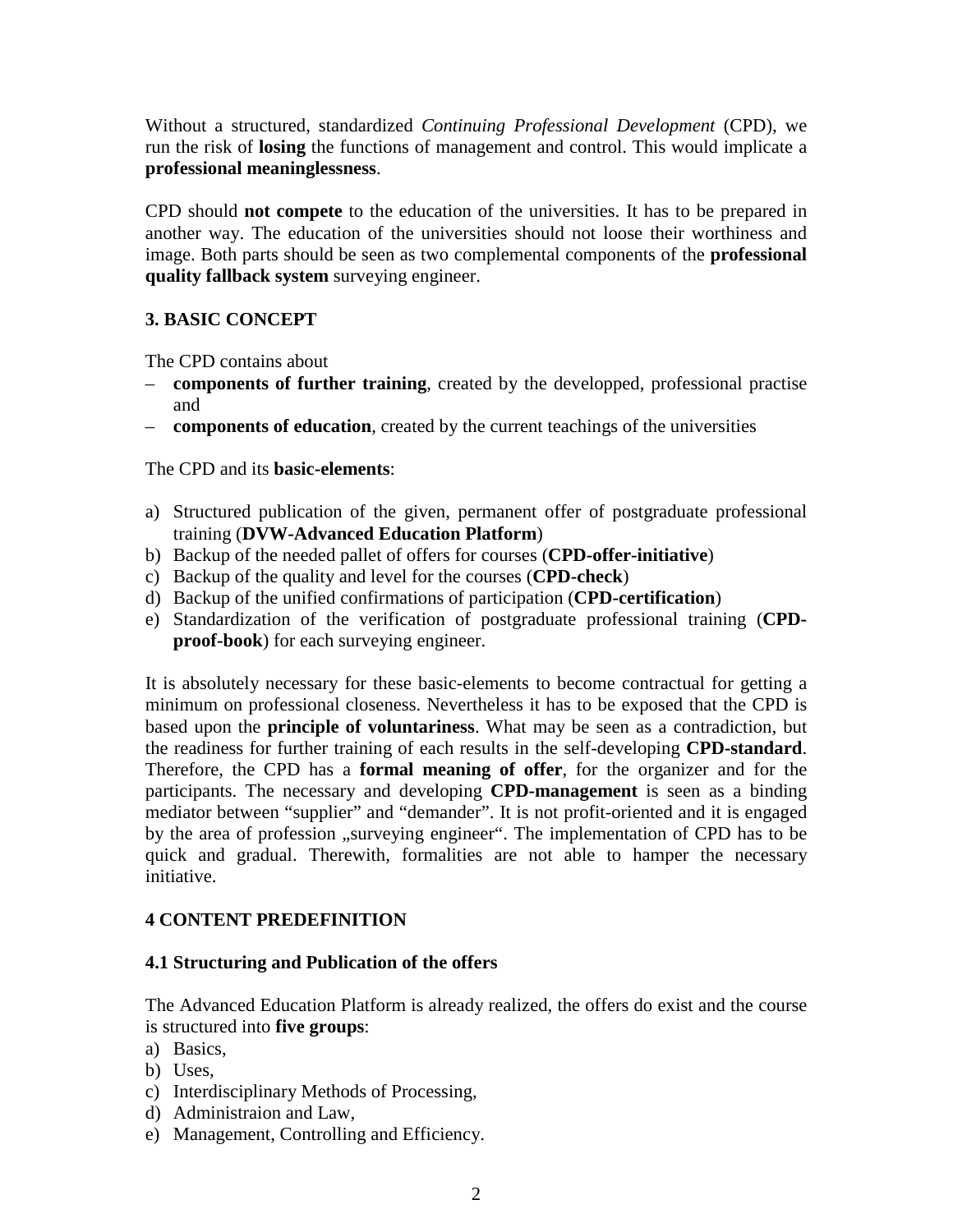A **secretary leader** has already been appointed for the Advanced Education Platform. He has got a self-contained category in the professional journal of the DVW, which is issued twomonthly and also presented by the **internet** homepage of the DVW, all about the responsibility of the secretary leader. The Advanced Education Platform has to be understood as the first CPD-basic-element. Listing short- and medium-dated data of priority and weighing factor for each course is not intended.

The Advanced Education Platform is **three-step**-expandable:

- a) self-contained as the Advanced Education Platform (today)
- b) as a CPD-basic element among other elements (short- and long-termed)
- c) as a derivative CPD-basic-element with other derivative elements (long-termed)

There is understanding about the increments a) and b).

#### **4.2 Offer-Initiation**

After the first experiences with the Advanced Education Platform, we have to realize, that there is **not** a **homogeneous** offer of courses for all 5 groups. The free "trainingmarket" has created a preponderance of partial very expensive "symposiums of experts". The "basic-group" is in contrast to it engaged scanty.

The CPD-management has to realize a **CPD-Offer-Initiative** in a permanent way. For this purpose, the needed topics have to be given and to be published in cyclically circulars at least yearly, initiated and arranged by the potential suppliers. Courses initiated this way will be executed without further, special participation of the CPD-Management. If some themes are still unengaged, although there has been an intensive offer-initiative, the CPD-Management, in the charge of the DVW, will organize own courses for further training. Additionally, the CPD-Management will have specific conversations with agents of the scientific universities, with the willing of working out the need of further training and to co-ordinate the existent and possible capacities.

#### **4.3 Criterions of Quality**

Without backup of a minimum quality of the courses, the realization of CPD is not useful. Checking each course by the CPD-Management in an *active* way, does not seem to be useful at all. This would be a not feasible outlay. Instead, the **CPD-Check** is **indirectly** made within an interactive process by the Advanced Education Platform. For this reason, the following instruments are offered to the CPD-Management, which is made use of by the supplier and in agreement with the special discretion:

- a) CPD-Questionnaire for the organizer (Self-Assessment) in terms of a contact-form for the DVW-Advanced Education Platform,
- b) general questioning of participants (Response),
- c) control of participants success,
- d) assignment of particular participants for an expert report.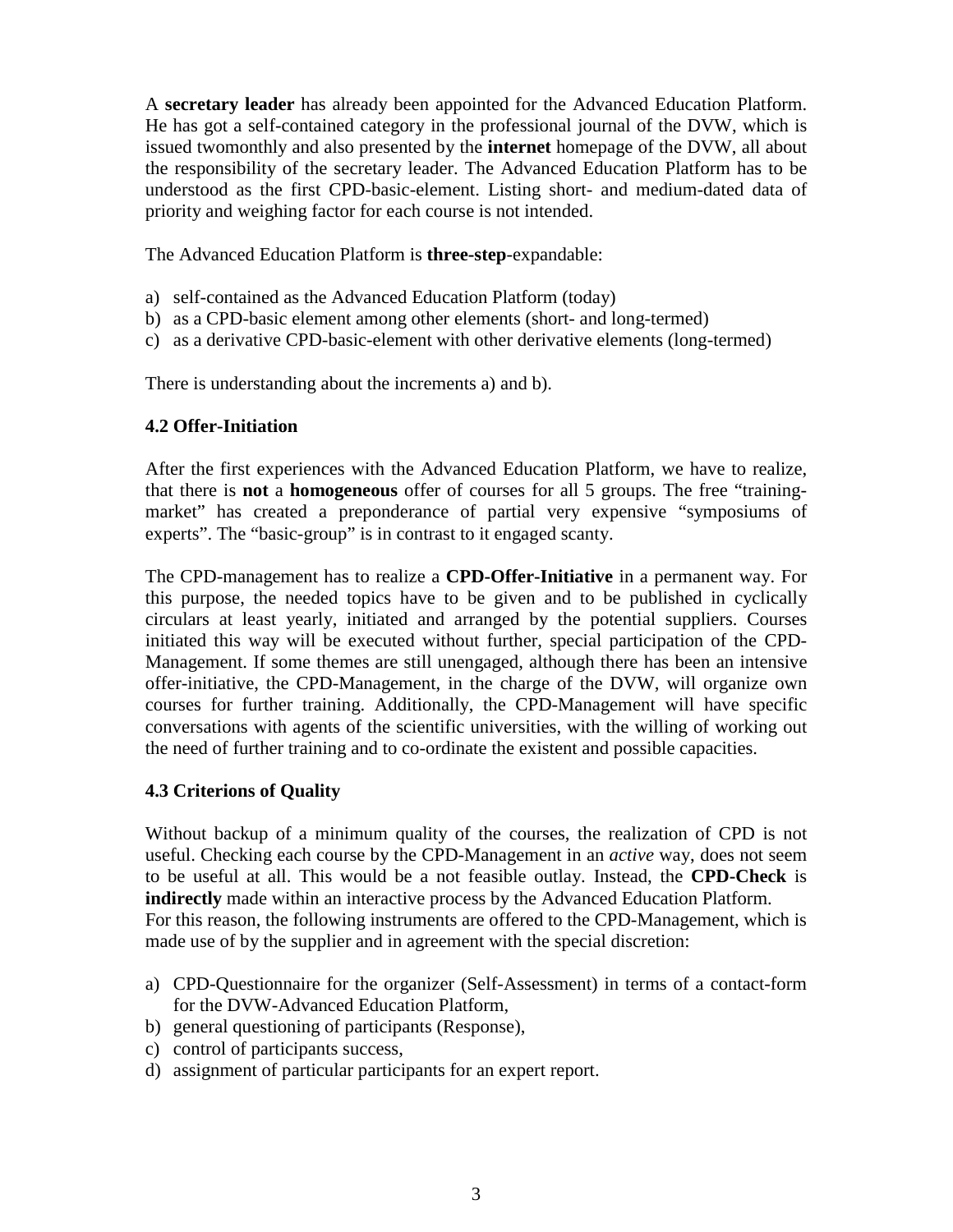The contact form has to be sent by the organizers to the secretary leader of the DVW - Advanced Education Platform. They are made recurrently available for the CPDmanagement.

In the course of time, the quality-controlling will be unnecessary for a lot of institutions of suppliers, because of the quality standard of previous courses.

There is an form for the general questioning of participants (Response) to make use of.

The CPD-Check should begin this way. Other procedures of checking can be implemented long-termed, meeting the demands of practise.

# **4.4 Confirmation of Participation**

The proof of a credible standard of quality is a central basic-element of CPD. Therefore, each organizer has to confirm the participation to the participants (**certifications**). The issuance of a certificate has to be *personal* by the organizer.

Therefore, a CPD-Standard-Form has been developed by the CPD-management, which obligates the organizer to voluntary self-obligation.

By transaction of success-controlling, a special "**Qualification-Certificate**" can be handed out by the organiser.

Long-termed, the certification would be expandable to a scoring system in which "assembly points" could be given to each CPD-checked course. Decisions about such kind of further step can only be made after getting long-termed experiences.

# **4.5 Proof of Postgraduate Professional Education**

The design of a **CPD-proof-book** results inevitably from the implementation of certificates. All acquired certificates of each surveying engineer have to be collected in this proof-book. The **model-proof-book** can be got at the CPD-management.

#### **4.6 CPD Standard**

In the first step of implementation, al participants of the DVW should be requested to participate voluntarily in CPD. At first, the following **Quality-Standards** should be suggested by the CPD-management:

- **forty** CPD-hours in year
- **one** course among each of the five further training-groups should have been visited in the space of five years.

These approach-criterions are expandable by practise and should not be aggravated or differentiated. Above all, it depends on the further development to present courses which would be given and which depend on the special target group.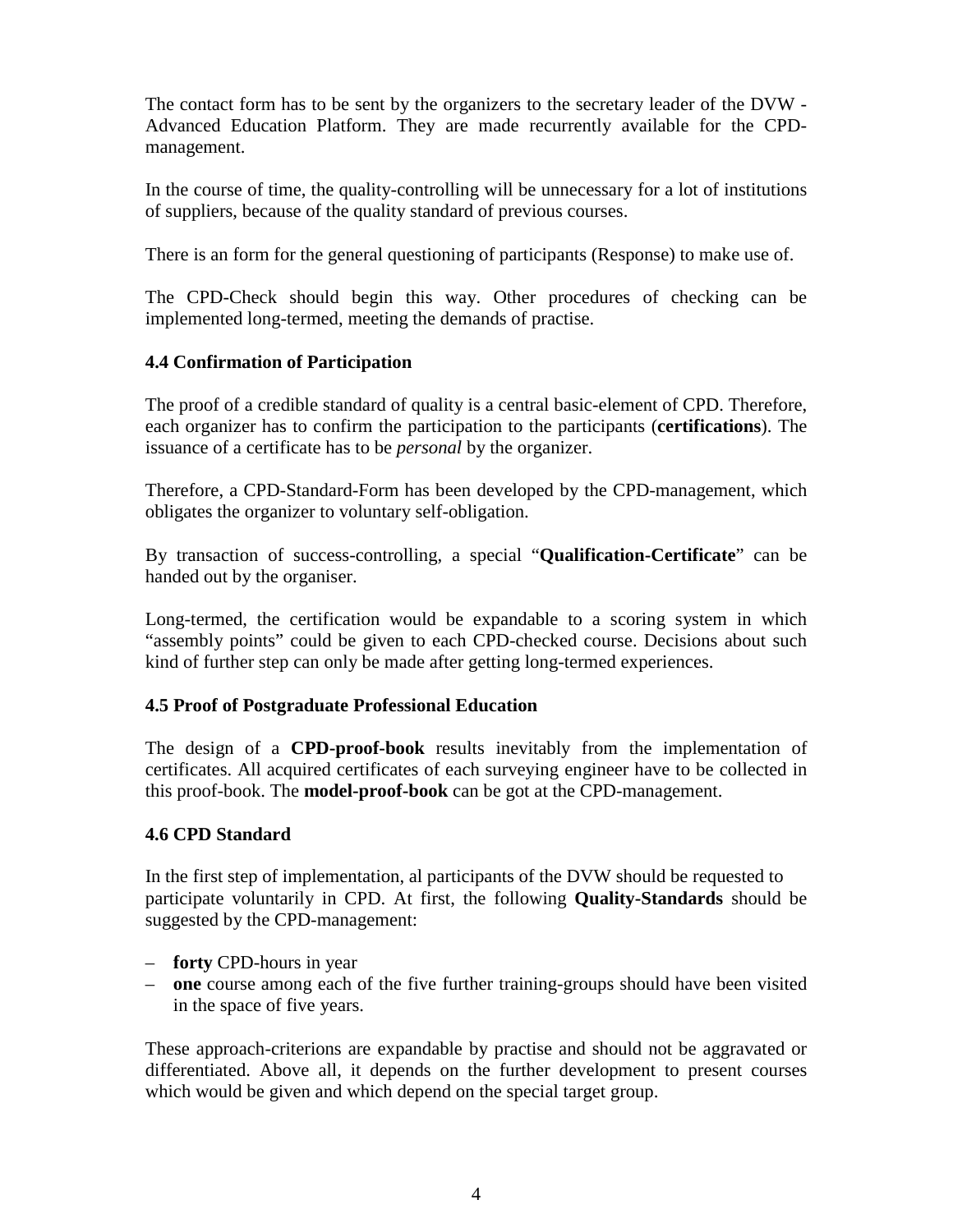### **5. ORGANIZATIONAL STRUCTURES AND POSITION OF THE GMC**

### **5.1 DVW - Task Force - CPD**

The DVW- task force CPD had the assignment to create the Advanced Education Platform and to present the model-structure for this CPD project to the DVW-board of directors.

The Advanced Education Platform is established and there is a commonly accepted model for a CPD-structure. The task force has concluded its commission. Therefore, it has been broken up.

In the long run the conversion and implementation of all CPD-basic-elements is a job which **can not be done** by the DVW participants as an **honorary job "by the way"**.

#### **5.2 CPD-Commission**

Under the obligatory demand of the model-structure, worked out and decided by the DVW task force CPD, a superior institutionalisation of the CPD-management is needed, but under the "**scope function" of the DVW**, for protecting a self-contained professional, feasible and durable execution of the project. Therefore it is necessary to create **CPD-Commission** consisting of mandated agents from the associations and professional institutions under the protectorate of the DVW. The main job of the **CPD-Commission** is the implementation of the five CPD-basic-elements into the practise, with regard to the permanent transaction of it.

#### **5.3 External CPD-Control-Appointment**

After implementation and successful, fluent realization it has to be decided if the job of the CPD-Commission should merge into an **external** self-financing **CPD-Controlling-Appointment**, fused by contract, or if the CPD-Commission should stay established in the long run. The CPD-Controlling-Appointment would be directed to present, besides the permanent **Project-Realization**, suggestions about **continuous Project-Development or –Modification** for decision.

#### **5.4 Co-operation DVW and Associations**

For the phase encouragement of the CPD-commission it had been thought over if the advacation of other associations should be set on contractual basis for protecting the project in a long run. This has been realized intermediate by the DVW associated with associations and organisations, with the help of a common statement.

#### **6. CONVERSION AND VIEW**

#### **6.1 Strategy of Implementation and time frame**

The strategy of implementation arises directly of the content predefinition and organizational structures as follows: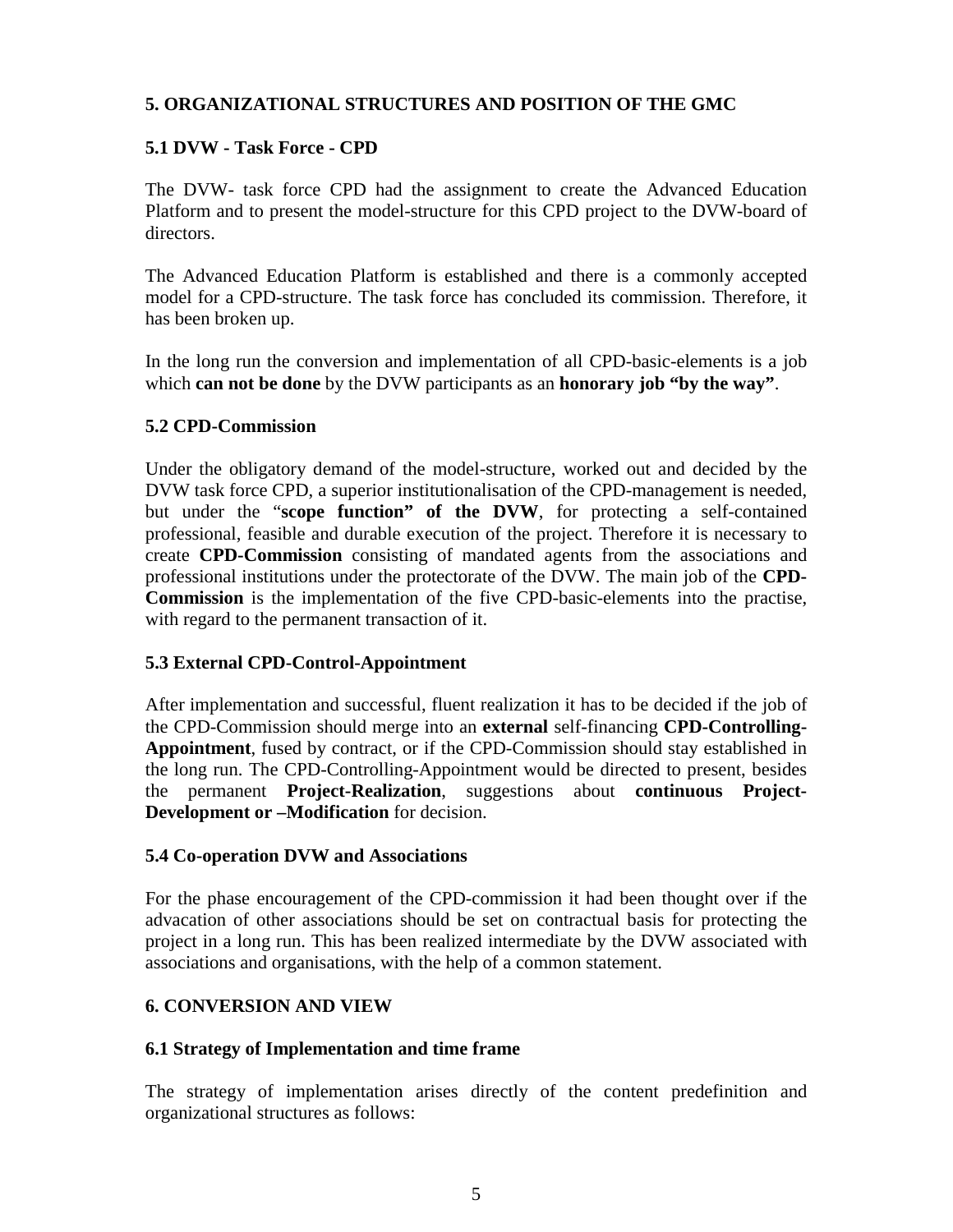# **Phase 1**

- Realization of the Advanced Education Platform and presentation of the modelstructure
- Extensive information for the special publicness
- Resummons of the DVW-board of directors

This has been executed and realized.

### **Phase 2**

- Implementation of the five CPD-basic-elements after establishing the CPD-Commission

Endurance of this phase: about five years

The model-structure for this phase of implementation has already been determined.

### **Phase 3**

Project-continuation and –development by an external CPD-Control-Appointment or by the CPD-Commission, beginning in 2003/2004.

### **6.2 Factoring**

Medium- and long-termed, the project has to be executed absolutely **without causing costs** by the CPD-Management. Accruing costs should be paid with a CPD part within the fee of the courses. They have to be forwarded by the organizers to the CPD-Management.

During the **phase 2**, it is not possible to shim such costs. The needed factoring has to be afforded as follows:

- costs of the Advanced Education Platform is paid by the DVW,
- compensation for expenses is averaged between the DVW and the involved associations,
- production and distribution of the proof-book are paid by a cost-tilling assignment of the price.

The needed factoring has to be estimated with the background of the designation of associations and unions. After all, the professional training is an explicit profile for the involved institutions.

# **6.3 View**

A **CPD-Department** has been established at the DVW to accompany all phases of the project. The project should not offend the liberty of decision of each and should preserve its **offer-character**. It has to be implemented as **straightforward**, flexible and fast as possible. Therefore it is necessary to take further differentiation of the five CPD-